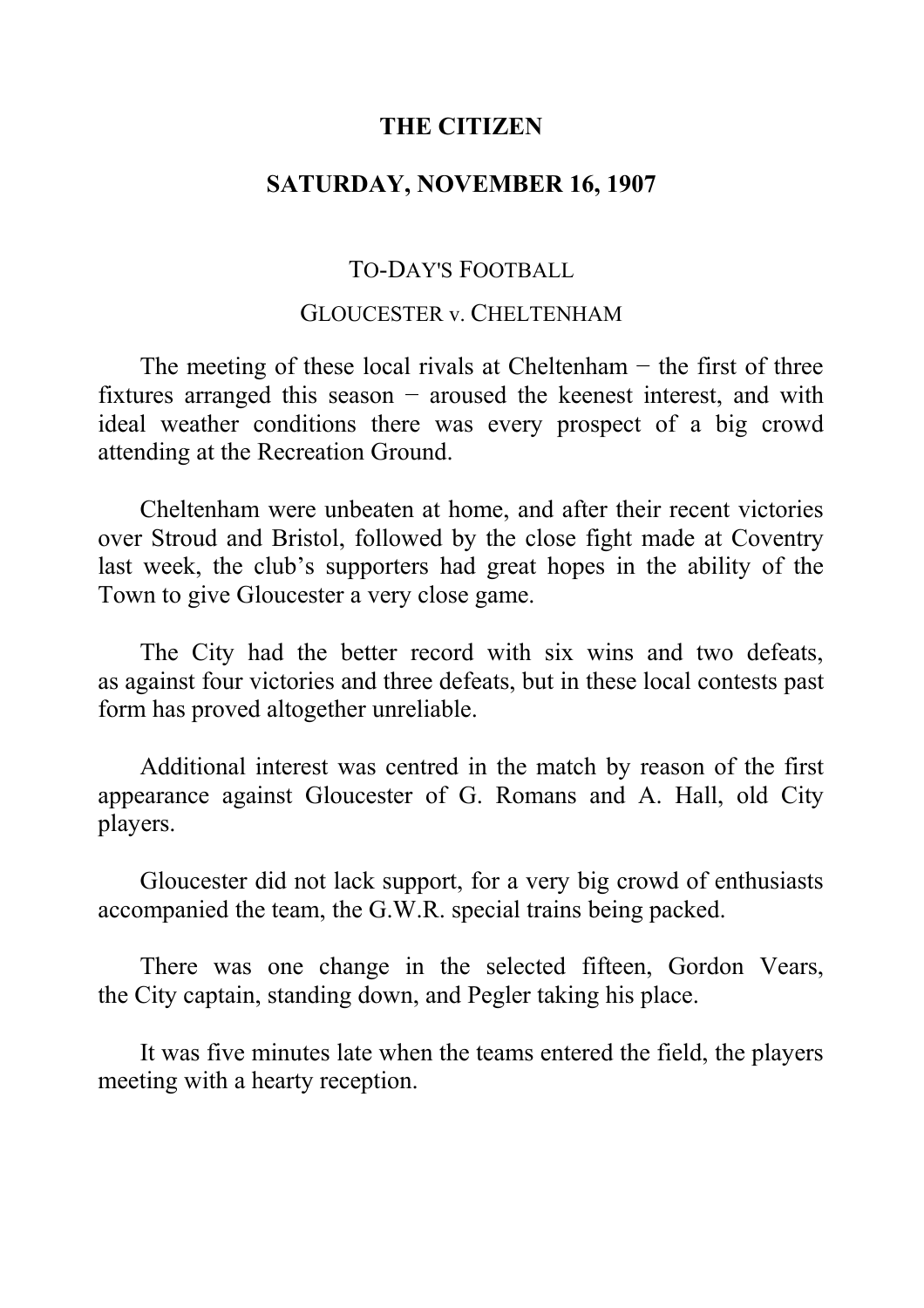Gloucester. − A. E. Wood, back; C. Smith, G. Cooke, E. Hall, A. Hudson, three-quarter backs; D. R. Gent, J. Stephens, half-backs; F. Pegler, W. Johns, B. Parham, D. Hollands, H. Quixley, H. Collins, R. Craddock, G. Matthews, forwards.

Cheltenham: ‒ B. Davy, back; G. Marsden, B. A. Bowers, G. Romans, C. Clifford, three-quarter backs; A. Goddard, A. Hall, half-backs; G. T. Unwin (capt.), W. N. Unwin, W. H. Williams, C. S. Barnett, D. B. Dewfall, G. N. Tinson, F. Fry, H. Evans, forwards.

Referee : Mr. A. J. Lawes (Bristol).

### THE GAME

Johns captained Gloucester, and losing the toss he kicked off amidst great excitement. The ball went to Fry, who punted to Johns. The latter ran across and started passing, Hudson kicking to touch. From some loose play in the centre, Cheltenham gained ground, but they were pulled up.

Heeling from a scrum Goddard fed Hall, who initiated a nice bout of passing. Bowers ran down prettily and handed to Marsden, who, being hemmed in, re-passed inside to Romans. The old Gloucestrian took the ball beautifully, and running hard scored a fine try within a minute of the start. Romans added the extra points, the success being greeted with tremendous enthusiasm.

Gloucester re-started, and early the City backs indulged in some smart exchanges. Cook threw out to Hudson, who ran hard, but was tackled by Davy a dozen yards outside. Cheltenham dribbled out of danger, the home forwards keeping the ball well at their feet.

Parham brought off a good clearance, but Clifford sent back, and exciting play followed at mid-field. Hall was in fault in taking a pass from Goddard, and Gloucester made a few yards. Then from a kick by Smith A. Hall marked, but there was a good return.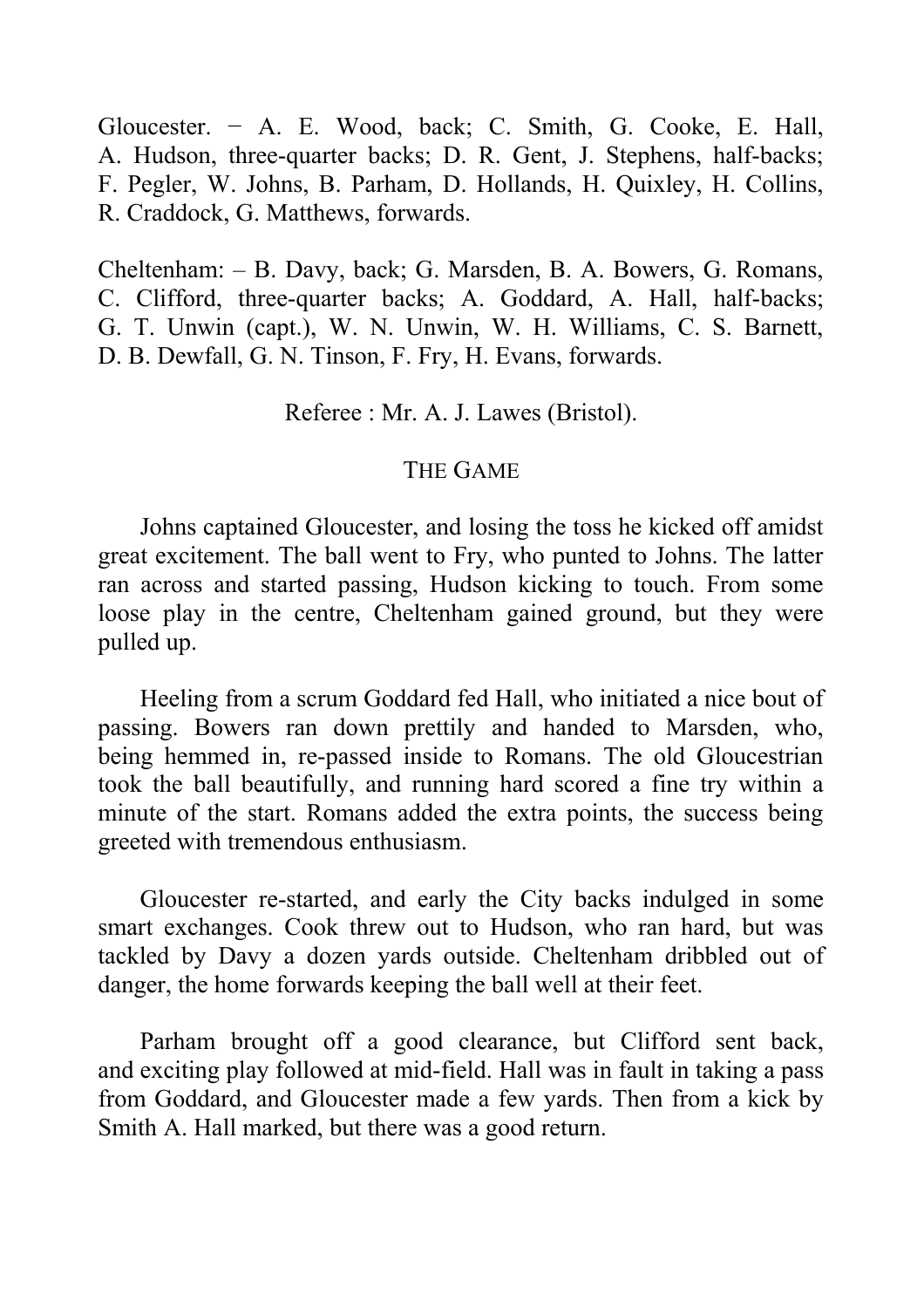The Town forwards were doing best in the scrum, and heeling well, but little advantage accrued. By good work Gloucester reached their opponents' 25, where the City backs handled. Cook's pass, however, went astray, and Clifford relieved.

Ensuing play was fought out in the Cheltenham half, where Gloucester had a free, but Wood's shot for goal was a poor one. In some loose play Cook kicked down to Romans, and Hudson running up charged over his opponent. Cheltenham appealed for a foul, and the referee awarded a penalty, Romans putting in a grand touch-finder well inside the Gloucester half. Working well together, the Cheltenham forwards made a dash for the line, and Williams was only stopped in the nick of time by Wood.

Stephens brought Gloucester the necessary relief with a timely punt to touch, but Cheltenham quickly rushed back. Goddard and Hall worked the blind side of the scrum cleverly, but Marsden missed his pass, and Wood securing, the latter kicked to mid-field. Gent fed Stephens nicely from a scrum and the outside half punted high. Several Gloucester men raced for possession, but the ball bounced the wrong way, and Gloucester missed a glorious opening.

After this there was some scrambling play ending in the Town pressing Wood, but the City custodian held his own well. Gloucester tried hard to get going but the play was faulty.

A silly pass by Smith when tackled was snapped up by Romans, who nearly put a colleague in. A kick by G. Unwin went over the City line, but Wood kicked out pluckily, and Cook repeated the performance a minute later.

A fine tackle by Hudson stopped a combined movement by Cheltenham, and Johns following up keenly took play to the centre. A punt down to Wood saw the Gloucester custodian get his kick charged down, and the City were very hard pressed.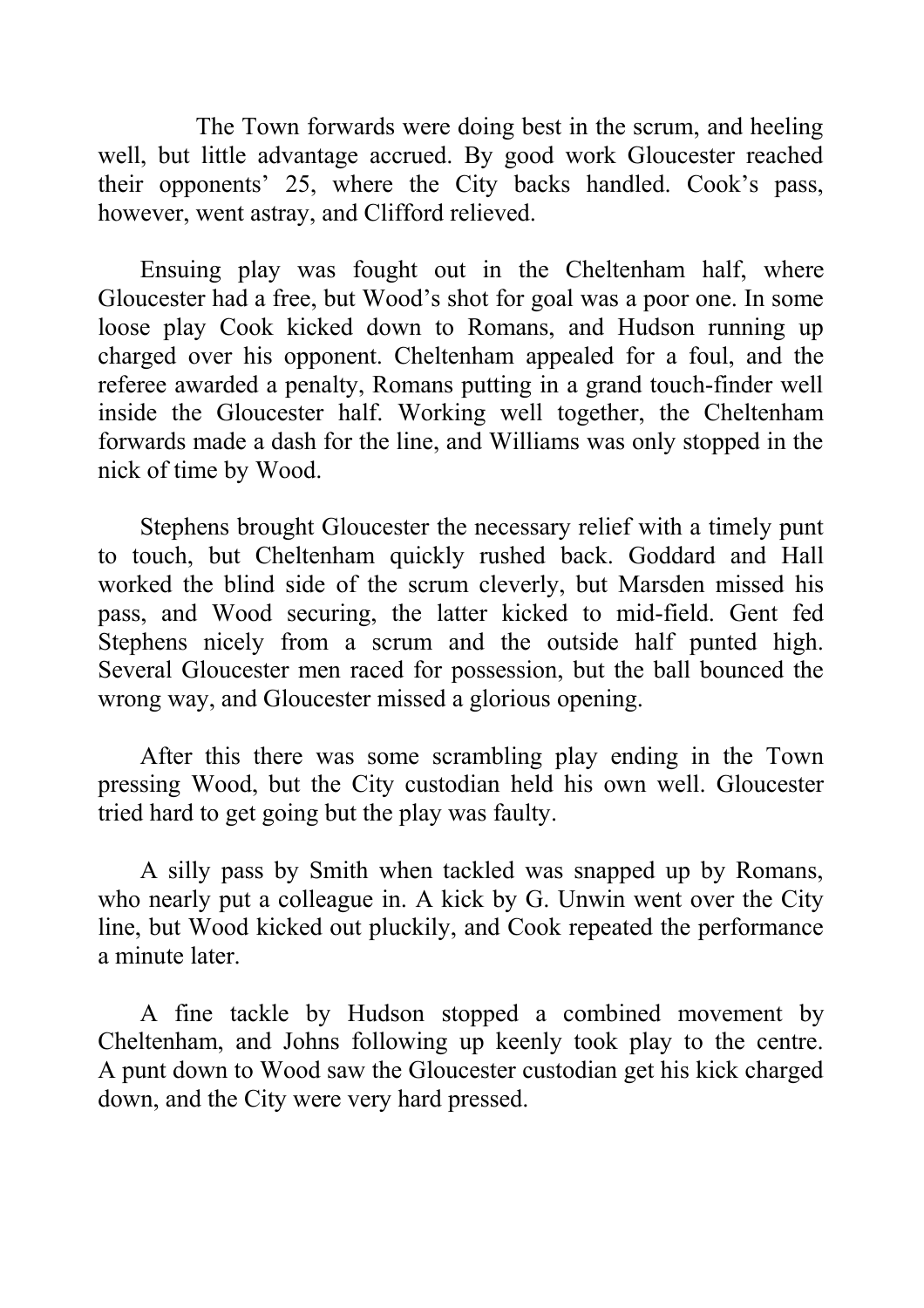Cheltenham made desperate efforts to add to their score, and the visitors had a terribly anxious time. In the home 25 A. Hall opened out, but Marsden could not get round and his pass back inside was not taken. C. Smith was knocked out in a scramble, but was able to resume.

Immediately Gloucester got possession from passing. E. Hall ran down and cross-kicked, but Cheltenham saved. Parham picked up in the loose and passed out, but the defence was sound. The City backs were put in possession nicely by Gent and Stephens, and Cook brought off a clever run but fell victim to numbers. A good kick by Romans took Cheltenham to the centre, where the visitors tried handling. Sharp passing sent the ball to Smith who dashed off down touch, but Davy tackled well. Soon after the interval was sounded.

> HALF-TIME SCORE : Cheltenham ………. 1 goal Gloucester ………...…. Nil

G. Unwin re-started, Wood putting in a big return to Bowers, who sent almost straight to touch. Gloucester heeled from the first scrum, but ground was lost by the passing attempt. A strong burst by Goddard put the City on the defence, but Stephens broke away and fed E. Hall, who sent on to Hudson. The International cleared Clifford and made off down touch at a big pace. Marsden, however, got across and brought him down in fine style.

Immediately after Stephens worked out another opening, and Cook and Smith were well placed. The chance of scoring, however, was missed. Cook, picking up, cross-kicked, but the ball went wide. Clifford receiving ran and tried to kick, but collided with Hudson and had to retire to the touch-line.

Fry came out at three-quarter, and on resuming Cheltenham rushed to the City 25. Here, from a flying kick by Cook, Hudson fielded and secured a clear field with the exception of Davy. The International hesitated, however, and was brought down. The ball got loose, and the Gloucester forwards picked up and kicked, but only a minor resulted.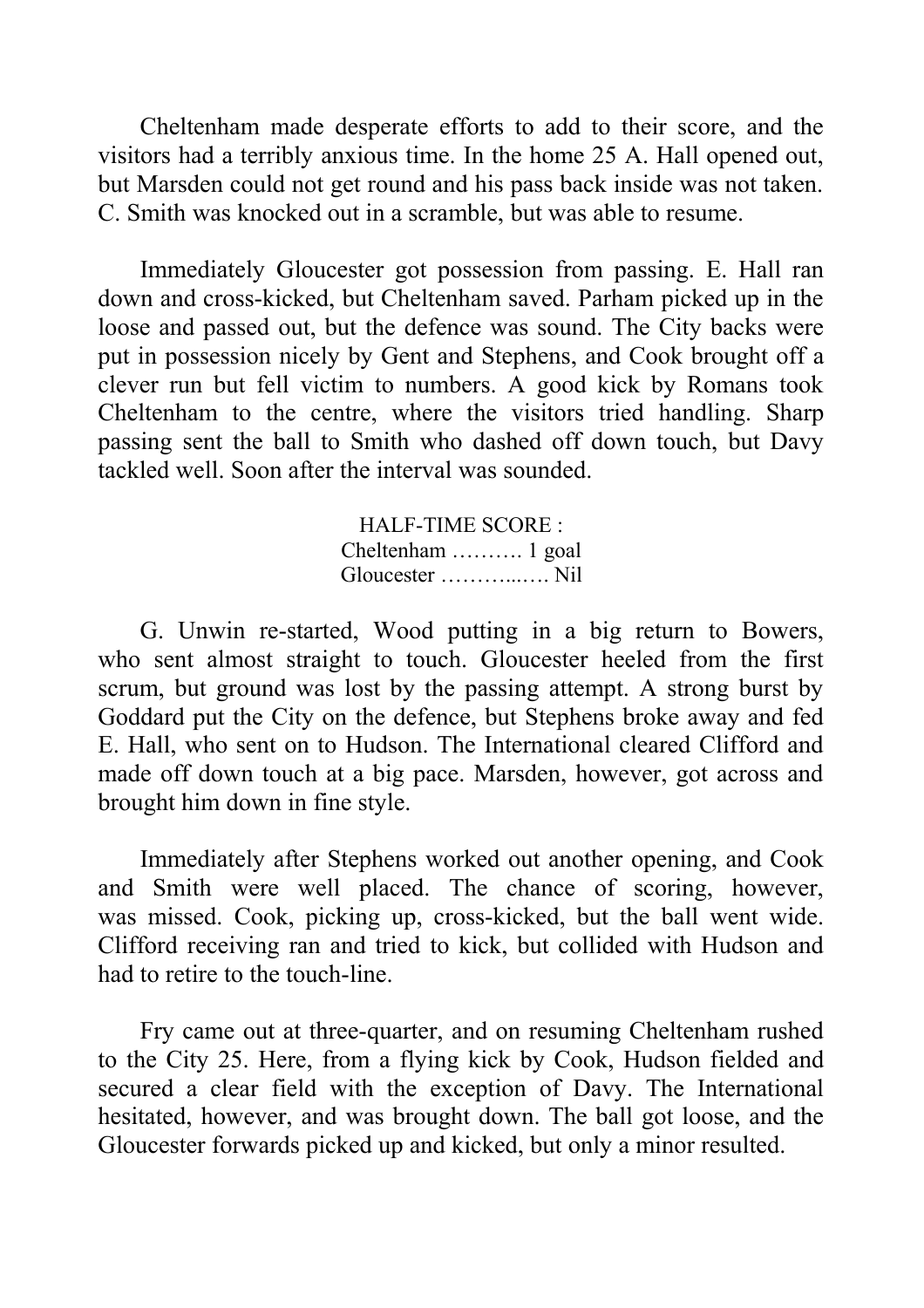Wood returned finely to the drop-out, and Gloucester attacked strongly. Cook ran over smartly, but was called back for a forward transfer. Gloucester now played up desperately and Stephens was nearly through. Not to be denied, the City redoubled their efforts, and following some smart work Cook crossed with a clever try. Wood converted with a grand kick and placed the teams level.

Cheltenham re-started, but Wood put them on their defence with a grand touch-finder. The Town lines narrowly escaped on two occasions, and for the next few minutes Gloucester were all over their opponents. Clifford had resumed some few minutes, but Fry was still kept outside the scrum. This gave Gloucester an advantage in the scrum which the City were not slow to utilise. Gent feeding Stephens the latter cut through beautifully and passed to Matthews. The forward ran straight and then threw out a wide pass to Hudson, who took the ball nicely and ran over with a fine try. Wood converted and Gloucester took the lead by five points.

Re-starting, A. Hall put Cheltenham in a favourable position with a nice punt to touch. Hollands was playing at three-quarter for Gloucester with Smith, who was limping badly. He subsequently retired.

Stephens with a smart bit of play enabled Gent to change the venue, and the Town were again outplayed. The City forwards put in one fine rush, but the final kick was too hard and only a minor resulted. Wood had hard lines with a shot for goal from near the centre, the ball hitting the upright and rebounding into play.

The Cheltonians kicked out, and Wood gathering, he only just failed with a drop at goal. Barnett following up the drop-out tackled Wood, and the Town gained a footing in the Gloucester end. From a pass by Gent, Stephens broke through and sent a sharp pass to Hudson, who dashed off in great style. Being partly tackled, Hudson transferred to Johns, who raced to Davy, and then passed to Quixley for the latter to complete the try  $-$  a very fine movement. Wood again converted, and made the game safe.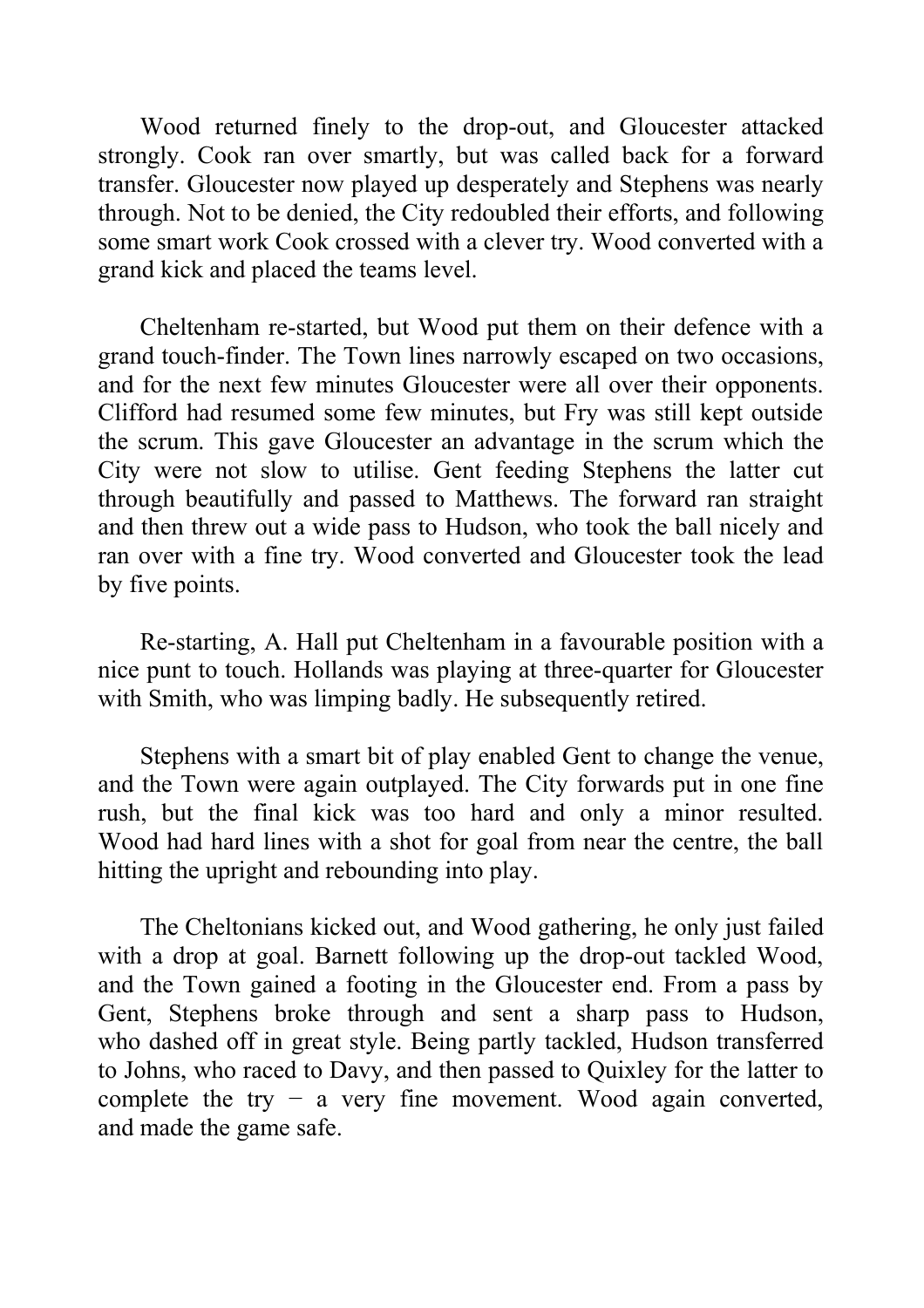The last few minutes were hotly contested, but all in favour of Gloucester, but there was no further scoring.

> RESULT : Gloucester …...….. 3 goals (15 points) Cheltenham ………... 1 goal (5 points)

## REMARKS

The great fight is over, and to the City deservedly went the honours of a fast and desperately keen game. To the credit of Cheltenham, it should be said the Town played a plucky game throughout, and a defeat by ten points was no disgrace. The game opened in sensational style, and Gloucester were constantly caught napping in the opening stages.

Cheltenham's early success had an important bearing on subsequent play, and up to the interval the Town had the better of the exchanges. The City players tried hard to get going, but there was something lacking forward, and for the most part the visiting pack were a beaten eight.

With the change of ends Gloucester showed a vast improvement, and once the City drew level they never looked back. On the other hand, Cheltenham deteriorated, and except on rare occasions the Town were beaten to a standstill. All the tries scored were very smart efforts, and two of the City points came from movements which originated in their own half.

Comparing the rival teams, honours were fairly even forward taking the play throughout. In our opinion it was a mistaken policy on the part of the town captain to keep Fry outside after Clifford returned, for it was from this point the Gloucester front took the game well in hand.

The battle waged hotly all through, and there was some desperately keen tackling. Once or twice the players showed a little feeling, but all things considered there was not much to complain about.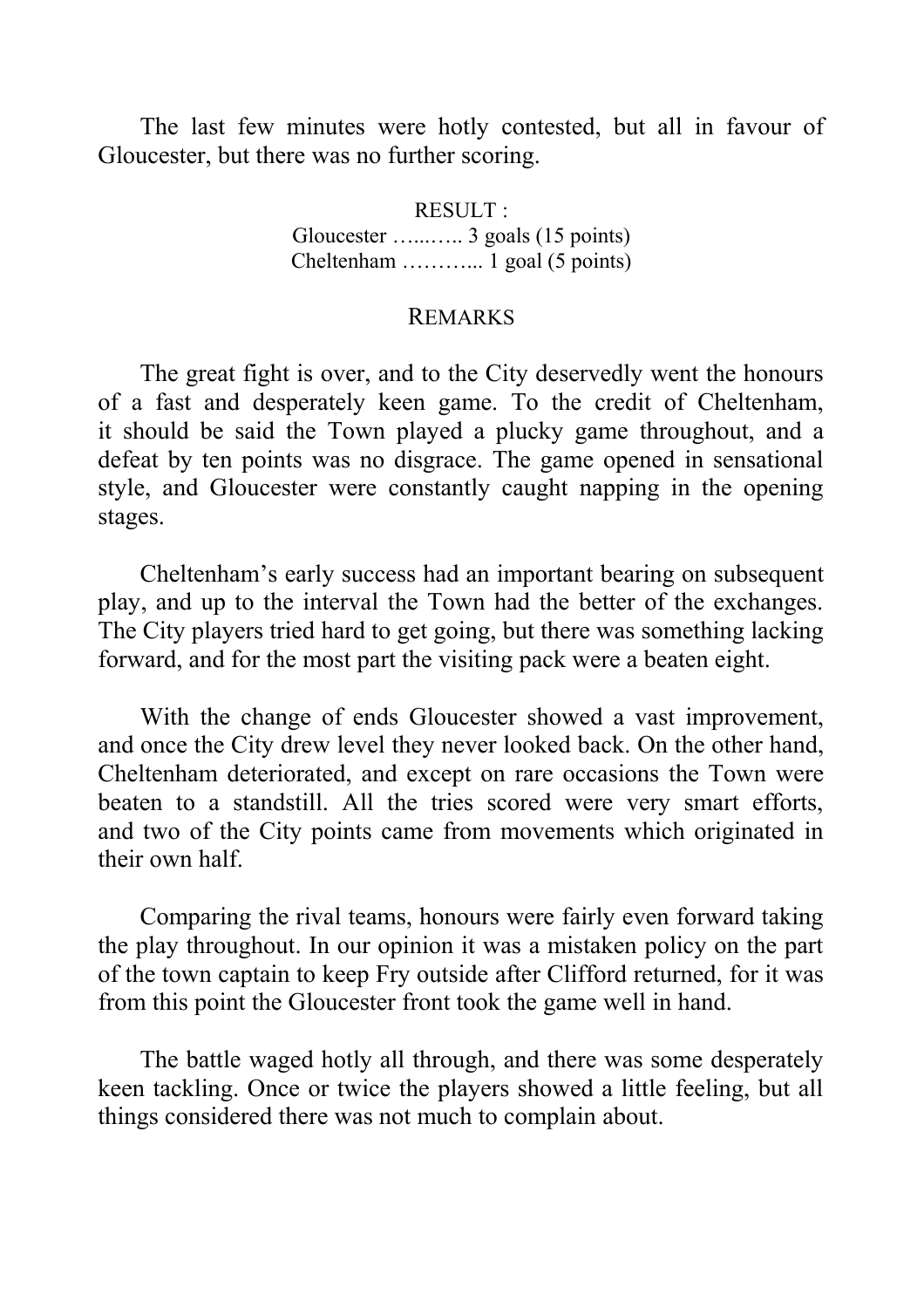Cheltenham possess a really good set of forwards, and it was apparent the men were out for a big fight to-day. They rather overworked themselves in the first half, and condition told in favour of the City in the closing stages.

For Cheltenham, Williams, Barnett, and Dewfall were untiring, and the Brothers Unwin shone in loose and open play. When the Gloucester men fairly found their feet they were great in all phases of play. Johns was a fine leader, and was always where the fight was thickest. Quick to break up from the scrum the City vice-captain followed up with great keenness, and he did a tremendous amount of tackling. Matthews, Parham, Collins, and Hollands were ever conspicuous for smart work, and the latter shaped extremely well at three-quarter when "Whacker" Smith retired.

With the Cheltenham forwards doing better in the scrums in the first half, Goddard and Hall had a number of opportunities of opening out, but apart from the initial success, when Romans scored, the movements did not materialise.

When the game veered round in Gloucester's favour, Goddard was continually off-side, and one or two Town forwards also attempted a lot of spoiling. A. Hall was one of the most useful members of the home side, for though he was too closely watched to do much in the way of making openings, his judicious kicks were of great service. For Gloucester, Gent and Stephens showed cleverness and resource. The former had done better all-round work, but Stephens has rarely been seen to more advantage.

# *Through Cheltenham Glasses"*

After the sensational score at the start, in which the home threequarters showed the most excellent skill and determination, the Citizens made strenuous and repeated efforts to get level, but found Cheltenham as sturdy in defence as they were strong in attack.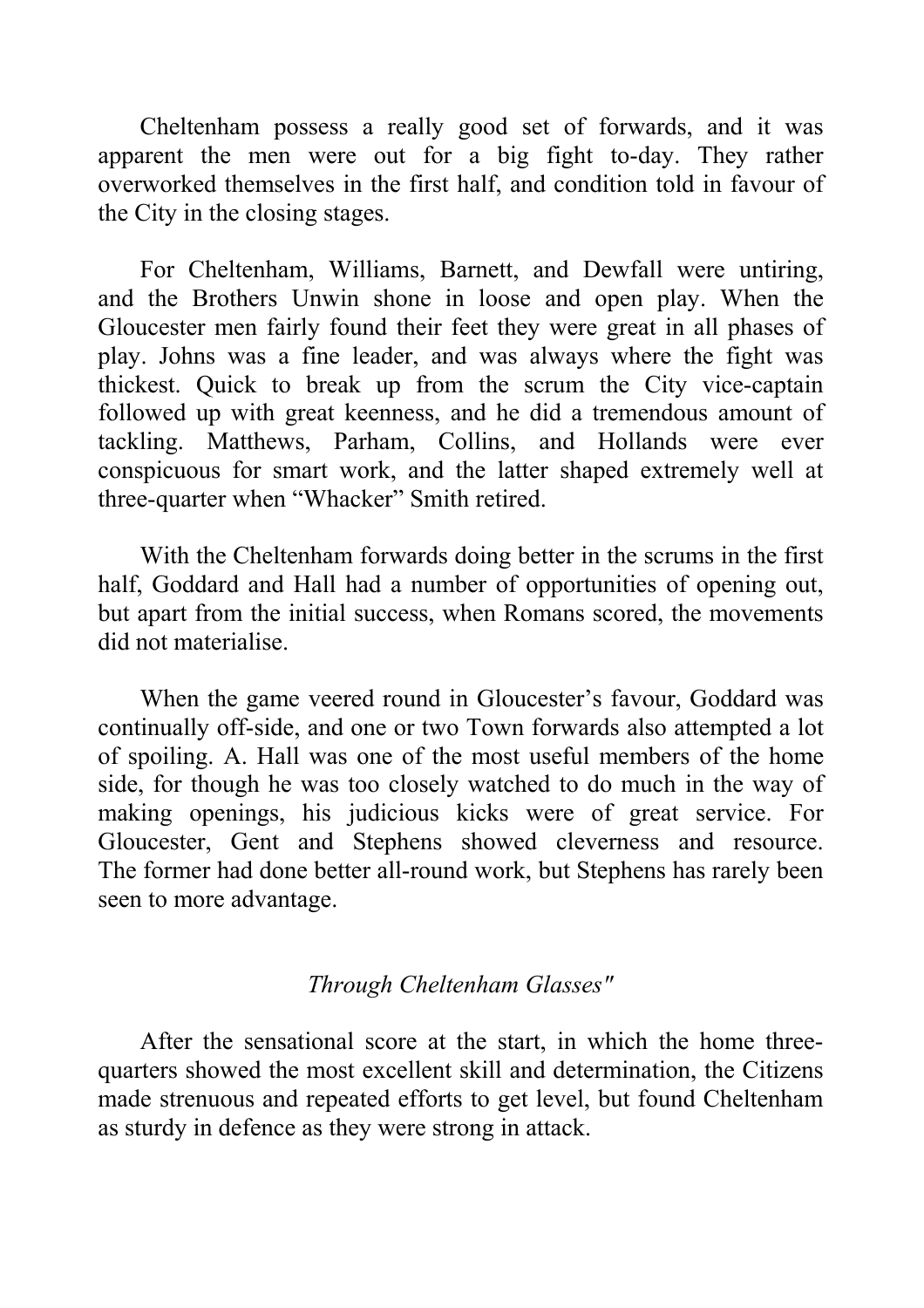In the early stages, Davy, Clifford, and Hall were prominent in defence of the old citadel, and the Unwins, Romans, and Bowers were swift and alert for any offensive opening. The game ruled fairy even, a desperate struggle between the rival packs being the outstanding feature.

More than once over-keenness spoiled the Garden Towners' chance, but such a state of affairs was inevitable when two such ancient and powerful rivals encountered each other. They had a great chance once when Wood kicked out instead of touching down, but in the end that also had to be added to the unavoidable tale of lost opportunities.

Goddard was in fine form, and the home pair compared more than favourably with the little International and his club confrere on the other side.

Not until well into the second half were the visiting backs able to show anything in the nature of the combination expected from players of their calibre. Once or twice they attempted to get going, but always the Red and Black brigade were too much for them.

Play was fast and exciting all the time. Davy, who played a good game, defended well, but lacked his usual range of kicking, in which respect he was overshadowed by Wood, the county custodian, through whose coolness and skill Gloucester weathered many a threatening moment.

Marsden's pace and trickiness on the wing were often of use, and this player more than once held up Hudson in grand style. He missed a good chance of scoring, however. Romans played well against his old club, and the same remark applies to Hall.

When Cook and Wood put the Citizens level excitement ruled high. Their success lent the visitors new vigour, and their next score was a magnificent piece of work. Davy was not to blame with a host of opponents to reckon with.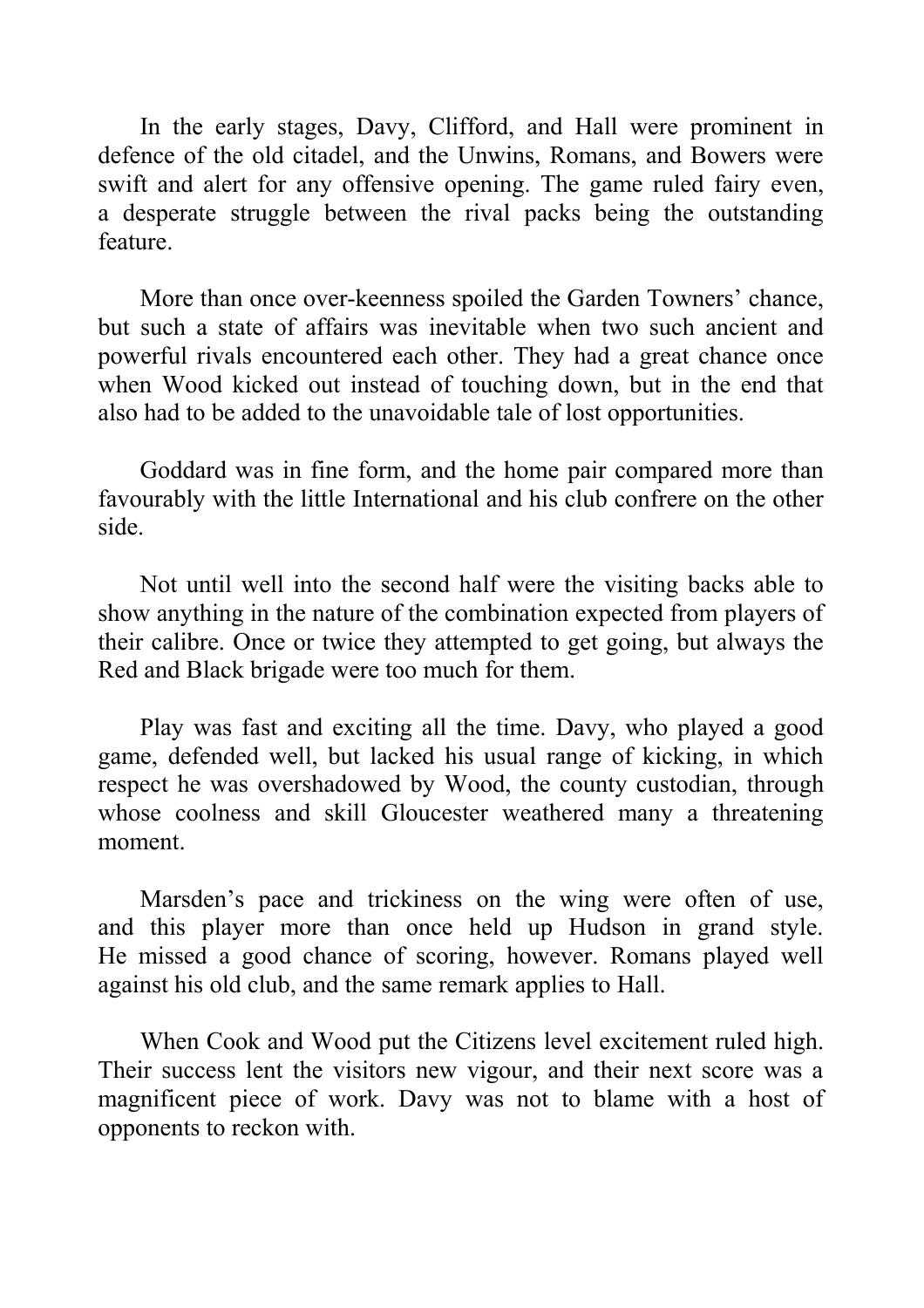Cheltenham were soon aggressive again, with "Cherry" Clifford, Romans, W. N. Unwin, Goddard, and Williams prominent, but the pendulum was swinging Gloucester's way. Wood's attempt to goal from a mark at the centre was so glorious an effort as to compel cheers from all the spectators irrespective of partisanship, and Quixley's try was the result of fine work.

Towards the end of the second half Cheltenham fell off, and even Davy did not show up so well as he had done. However, they had done very well, and had had a full share of a very hard fought contest.

It was their superiority in the rear division that gave the City their victory, coupled with the great asset they have in Wood, whose marvellous kicking time after time resulted in advantage to the 'Cestrians.

Cheltenham forward were capital, and everyone in the pack is deserving of congratulation. It was, however, in the opinion of most, a mistake to have taken Fry out. Previously the homesters had got the ball, and the Gloucester backs were kept more or less idle, but after the alteration the leather went their way, with the inevitable result.

**G** ood in attack and defence as well, **L** etting no chance go by, **O** ft you can hear the cheering swell **U** nder excitement high. **C** unning and quick in the game they play, **E** ver alert and keen, **S** o they may clear the City's way **T** o victory o'er the green. **E** very one a good sportsman and true − **R** ed and White, here's a cheer for you.

P. O. E. TICUS.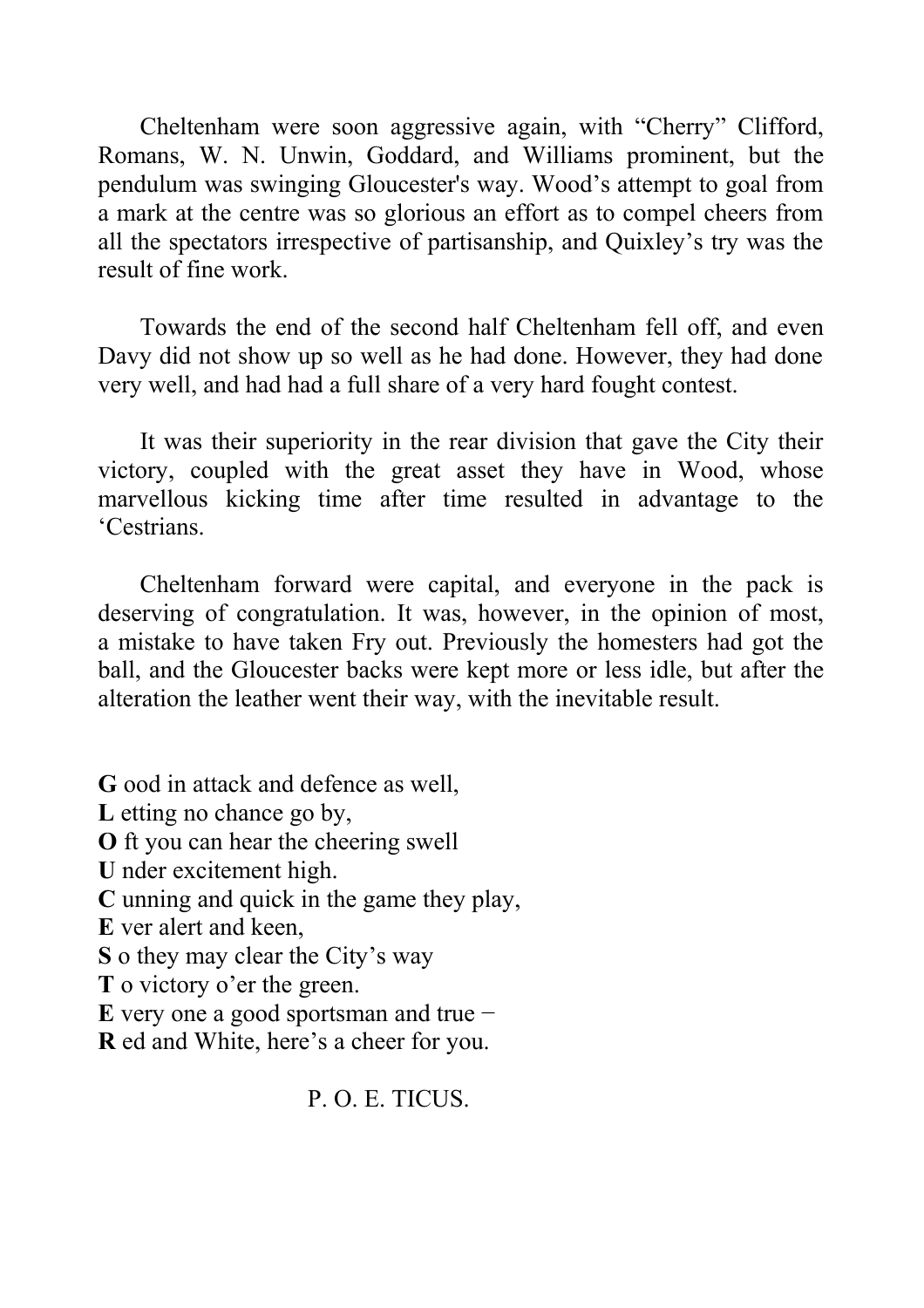### GLOUCESTER A v. SOUTH END

These teams met at Kingsholm before a very small attendance, the majority of the home supporters apparently having gone to Cheltenham. A late start was made.

The teams were : −

Gloucester. − F. Welshman, back; F. Bloxsome, C. Cook, W. Hall, and H. Smith, three-quarter backs; F. Arthur (capt.) and W. Dix, half-backs; J. Wyburn, A. Purton, W. Bailey, K. Griffiths, W. Blackford, W. Taylor, W. Holford, and T. Guy, forwards.

South End. − O. Stephens, back; Harry Smith, S. Lucas, G. Collingbourne, and W. Moody, three-quarter backs; J. Norman and A. Bagwell, half-backs; H. Bird, T. Spiers, A. Underwood, H. Wixey, F. Drinkwater, H. Lane, W. Baldwin, and E. Stinchcombe, forwards.

South End, who had several changes in their team, started. Cook got the best of a long exchange of kicks, and Gloucester obtained a footing in the visitors' 25. Two or three attempts at passing were nipped in the bud; then Gloucester claimed a free for a very bad foul of Arthur by Bagwell, but not much advantage was gained.

The Gloucester halves were not very happy in their passing, and several good opportunities for opening out the game went a-begging. Both sides were penalised in turn. Harry Smith received from a long kick by Cook, but quietly kicked the ball into Bloxsome's hands, the latter with no one to beat simply strolling in behind the posts − the softest try ever scored on Kingsholm. Welshman goaled.

Cook worked out a beautiful opening, but Hubert Smith knocked on at the critical moment with the line at his mercy. Gloucester were now pressing hard, and in a forward rush Blackford was credited with a try behind the posts, but there was no goal.